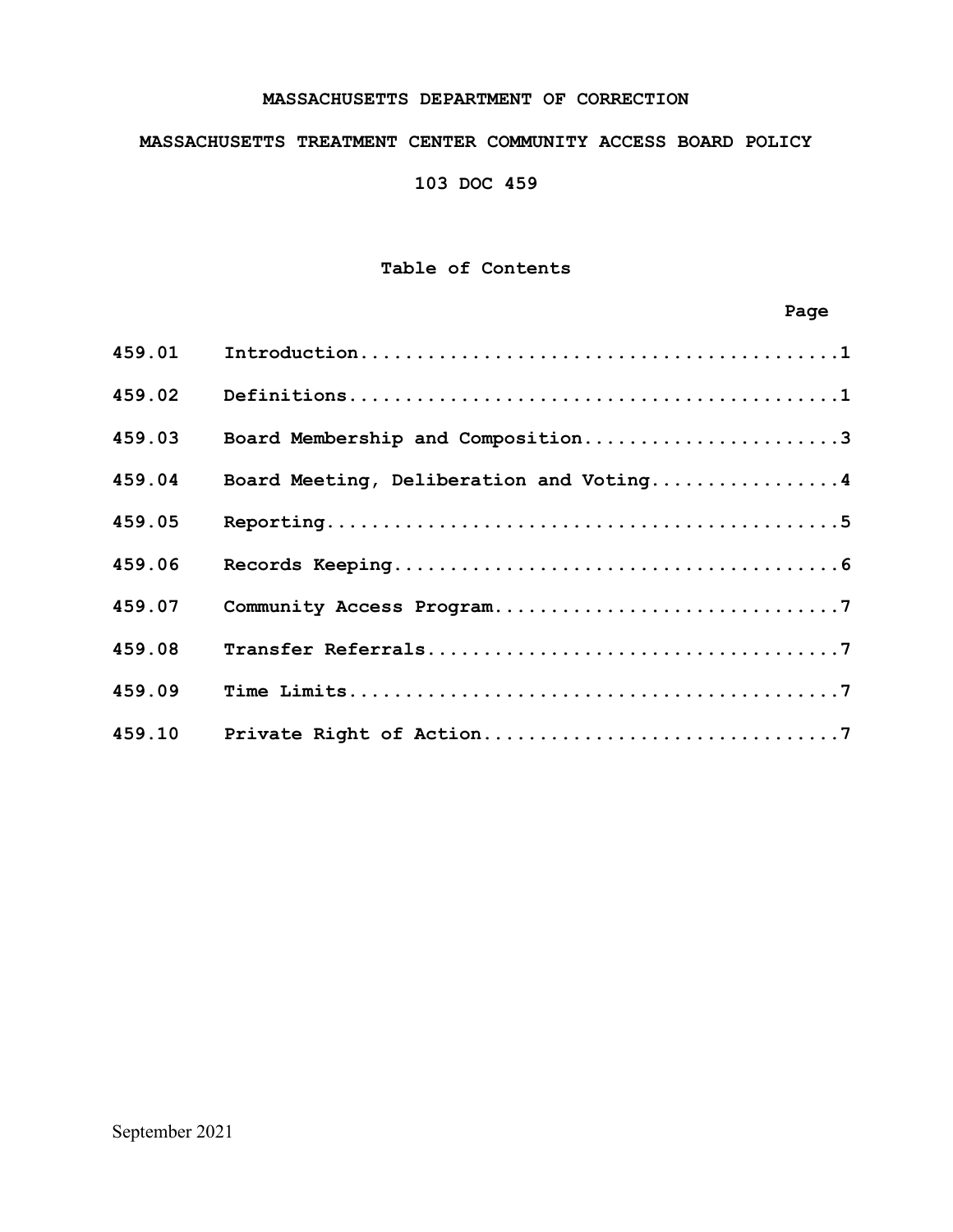| MASSACHUSETTS DEPARTMENT OF    | DIVISION: ASSISTANT DEPUTY    |
|--------------------------------|-------------------------------|
| <b>CORRECTION</b>              | COMMISSIONER, SOUTHERN SECTOR |
| TITLE: MASSACHUSETTS TREATMENT | NUMBER: 103 DOC 459           |
| CENTER COMMUNITY ACCESS BOARD  |                               |
| <b>POLICY</b>                  |                               |

**PURPOSE:** The purpose of this policy is to establish a Community Access Board (CAB) for the Massachusetts Treatment<br>Center in accordance with MGL c. 123A. The CAB shall Center in accordance with MGL c. 123A. be a Board consisting of five members appointed by the Commissioner, whose function shall be to consider a person's placement within a community access program and conduct an annual review of a person's sexual dangerousness.

**REFERENCES:** M.G.L., Chapter 123A, §§ 1, 2 and 6A.

**APPLICABILITY:** Staff/Inmates/Residents

**PUBLIC ACCESS:** Yes

**LOCATION:** DOC Central Policy File/Institutional Policy File, Inmate Library.

**RESPONSIBLE STAFF FOR IMPLEMENTATION AND MONITORING OF POLICY:** Assistant Deputy Commissioner, Southern Sector, Superintendents

**EFFECTIVE DATE: 09/18/2016**

- **CANCELLATION:** This policy cancels all previous departmental or policy statements, bulletins, and rules and procedures regarding the community access board that are inconsistent with this policy.
- **SEVERABILITY CLAUSE:** If any part of this policy is, for any reason held to be in excess of the authority of the Commissioner, such decision will not affect any other part of this policy.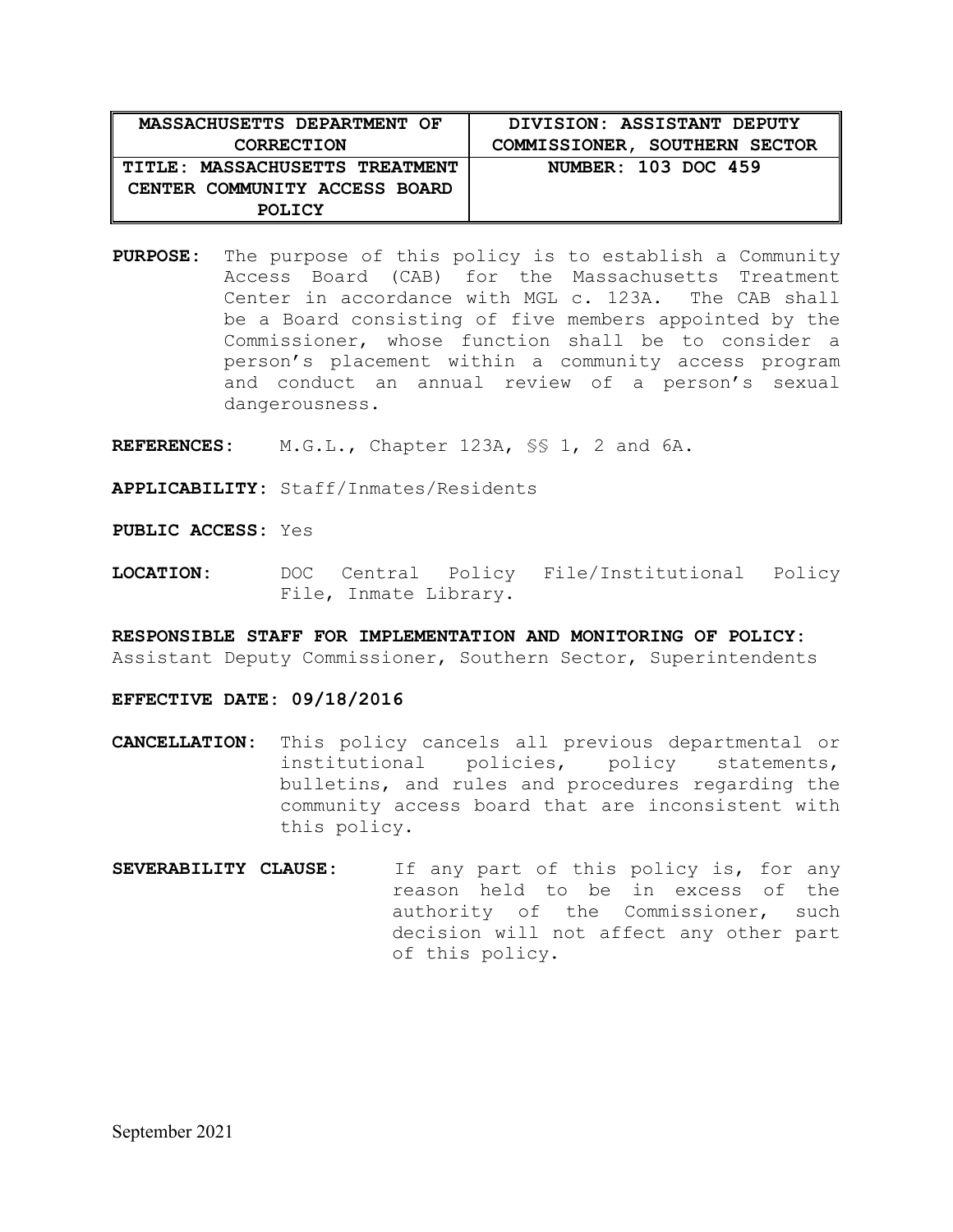### **459.01 INTRODUCTION**

The Massachusetts Department of Correction is required by Massachusetts General Law (MGL) chapter 123A, Section 6A to establish a Community Access Board (CAB). The CAB shall evaluate those persons adjudicated as sexually dangerous persons (SDP's) and committed to the Massachusetts Treatment Center for Sexually Dangerous Persons for appropriateness for participation in a community access program and establish conditions to ensure the safety of the general community. The CAB shall also give to the Superintendent, as chief administrative officer of the Treatment Center, a written report of its findings, including dissenting views, regarding a person's participation in a community access program.

The CAB shall also conduct an annual review of all SDP's committed to the Treatment Center to determine progress of treatment, make recommendations regarding treatment, and review current sexual dangerousness. Residents shall be given a 48-hour notice of such meeting. This notice may be waived by the resident in writing. The CAB shall provide, to the Superintendent, as chief administrative officer of the Treatment Center, a written annual report of its findings, including dissenting views. Each annual report shall also include a statement regarding the CAB's opinion of the person's current sexual dangerousness and the base(s) of that opinion. The CAB shall update a person's annual report for the purpose of a hearing in the Massachusetts Superior Court under MGL c. 123A, section 9 (section 9 hearing), if the CAB's last annual report predates the scheduled date of the person's section 9 hearing by six months or longer.

#### **459.02 DEFINITIONS**

Annual Review: The title of the written annual report of the CAB's findings, including dissenting views, of all Treatment Center residents to determine each resident's progress of treatment, make recommendations regarding each resident's treatment, and review each resident's current sexual dangerousness.

Annual Review and Section 9 Update: The title of the CAB's written annual report if prepared in anticipation of a hearing in the Massachusetts Superior Court under MGL c. 123A, section 9.

Commissioner: The Commissioner of the Massachusetts Department of Correction.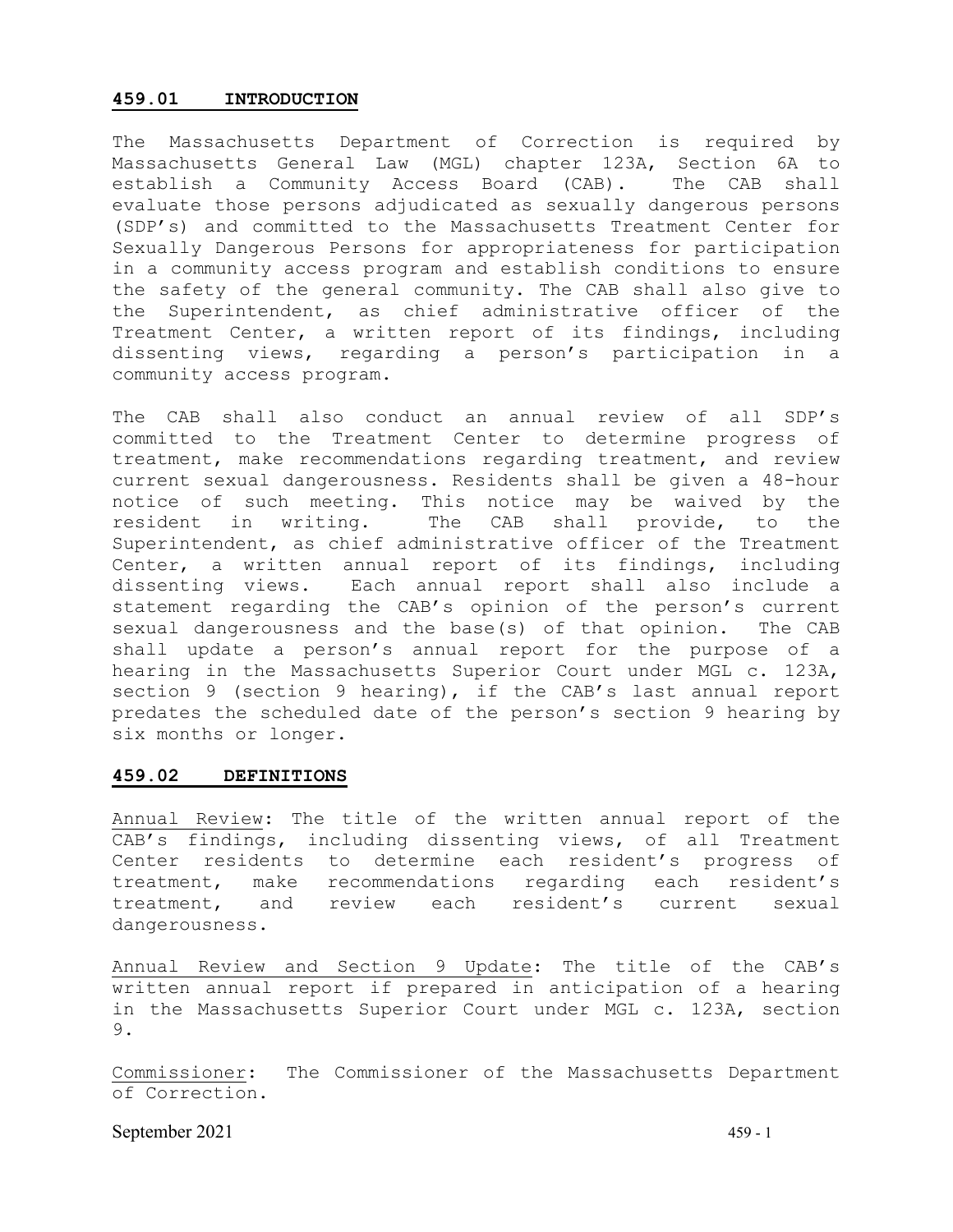Community Access Board (CAB or Board): The board established pursuant to the provisions of MGL c. 123A, section 6A whose five members are appointed by the *C*ommissioner and whose function shall be to consider a resident's placement within a community access program and to conduct annual reviews of a resident's sexual dangerousness.

Community Access Program (CAP or Program): As required by MGL c. 123A, section 6A, the program by which the department provides for a Treatment Center resident*'s* reintegration into the community.

Community Access Program Report (CAP Report): As required by MGL c. 123A, section 6A, the written findings of the CAB, including dissenting views, evaluating a Treatment Center resident's eligibility to participate in the CAP and the conditions and parameters of a resident's participation in the CAP.

Correctional Institution: A state or county correctional facility located within Massachusetts.

Department: The Department of Correction.

Deputy Superintendent of Treatment/Classification: An employee of the department having management responsibility for matters relating to program*s* and treatment at the Treatment Center.

Director of Forensic Psychological Services: An employee of the department having management responsibilities for matters relating to the CAB.

Professional Board Members: Members of the CAB who are licensed to practice psychology or psychiatry in the Commonwealth of Massachusetts and who have been awarded either a Ph.D., Ed.D. or similar doctorate level degree in psychology or a M.D. in psychiatry.

Resident: Any person committed to the Treatment Center as a sexually dangerous person pursuant to the provisions of MGL c. 123A regardless of the correctional institution in which the person actually resides.

Restrictive Integration Review Board: The board established pursuant to the provisions of MGL c. 123A, section 8 (repealed) and dissolved as of August 1, 1995.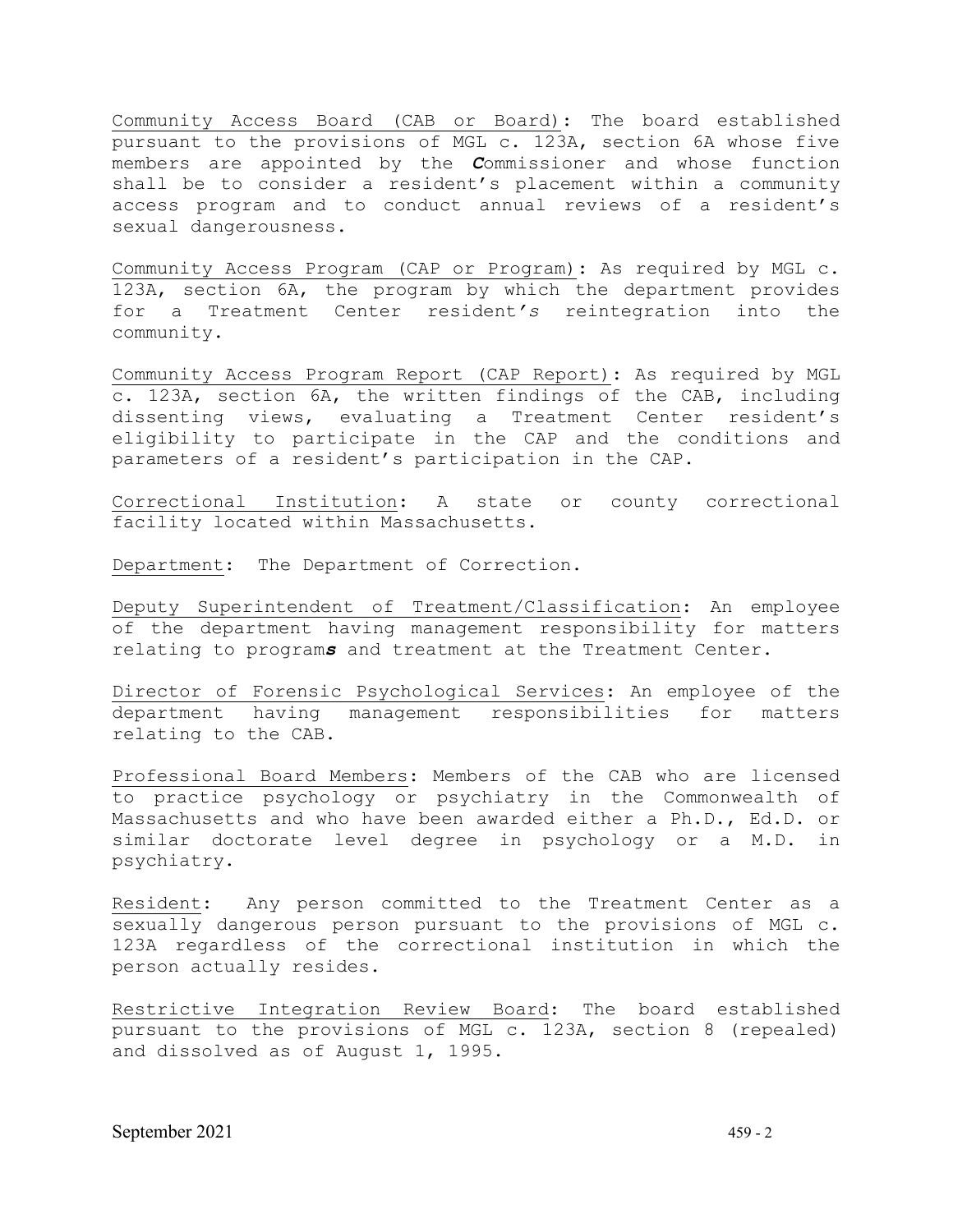Sexually Dangerous Person (SDP): As defined in MGL c 123A, *section 1: "Any person who has been (i) convicted of or* adjudicated as a delinquent juvenile or youthful offender by reason of a sexual offense and who suffers from a mental abnormality or personality disorder which makes the person likely to engage in sexual offenses if not confined to a secure facility (ii) charged with a sexual offense and was determined to be incompetent to stand trial and who suffers from a mental abnormality or personality disorder which makes such person likely to engage in sexual offenses if not confined to a secure facility; or (iii) previously adjudicated as such by a court of<br>the commonwealth and whose misconduct in sexual matters commonwealth and whose misconduct in sexual indicates a general lack of power to control his sexual impulses, as evidenced by repetitive or compulsive sexual misconduct by either violence against any victim, or aggression against any victim under the age of sixteen years, and who, as a result, is likely to attack or otherwise inflict injury on such victims because of his uncontrolled or uncontrollable desires."

Superintendent: The chief administrative officer of the Treatment Center appointed by the Commissioner pursuant to MGL c. 125, section 2.

Treatment Center: As created by MGL c. 123A, section 2, the correctional institution for the care, custody, treatment, and rehabilitation of persons adjudicated as being sexually dangerous pursuant to the provisions of MGL c. 123A.

### **459.03 BOARD MEMBERSHIP AND COMPOSITION**

A meeting of the Community Access Board (CAB) shall consist of<br>five board members all of whom are appointed by the appointed by the *C*ommissioner. In order to ensure representation for all meetings of the CAB, the Commissioner may appoint a pool of persons with the qualifications described in this paragraph and who shall be eligible to sit as members at meetings of the CAB.

The Commissioner shall appoint the Treatment Center director of forensic psychological services to serve as the CAB chairperson, who may preside at meetings of the board. The director of forensic psychological services may designate another person who is a department employee and a board member to preside over a board meeting. The director of forensic psychological services, nonetheless, shall continue to be responsible for the overall quality of the review process and compliance with MGL c. 123A, section 6A. In the event of a vacancy in the position of Treatment Center director of forensic psychological services, the Treatment Center Superintendent may designate another CAB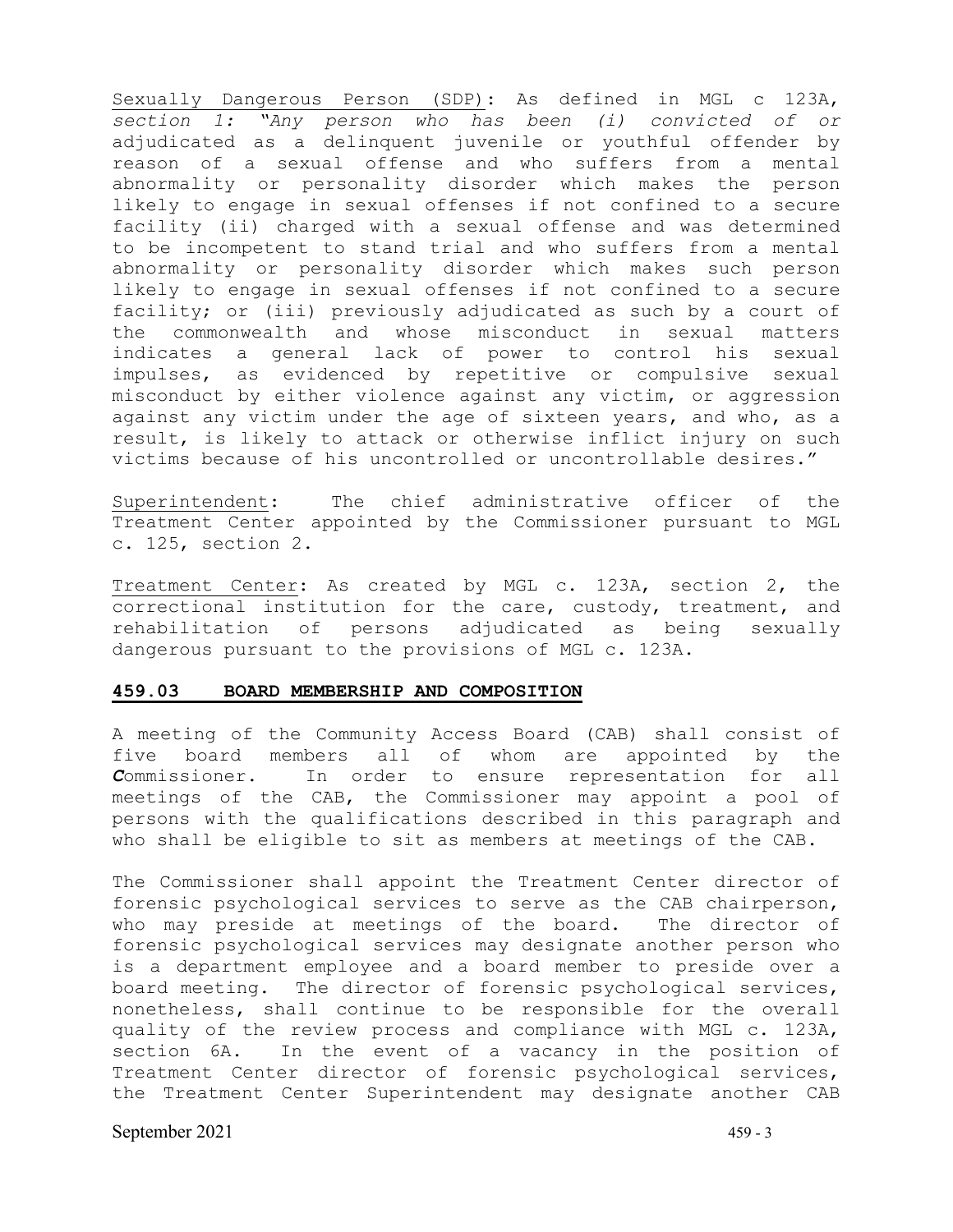member to fulfill the duties of the Treatment Center director of forensic psychological services.

Membership at a board meeting shall include three department employees and two persons who are not department employees, but who are independent contractors or consultants. The two non-<br>department employees shall consist of psychologists or department employees shall consist of psychologists or psychiatrists licensed by the commonwealth. The Superintendent<br>shall designate three department emplovees who shall be shall designate three department employees who shall be psychiatrists, psychologists, or other department employees who hold a position as an administrator or upper level supervisor and who possess knowledge of and experience in security, facility operations and/or treatment of sex offenders.

#### **459.04 BOARD MEETING, DELIBERATION AND VOTING**

All five members of the CAB meeting shall be present in order for the CAB to review a resident's eligibility for participation in, or condition of, the CAP; conduct an annual review of his current sexual dangerousness; or conduct a section 9 update of his sexual dangerousness. If a member of the CAB anticipates a conflict of interest or other appropriate reason for being unable to render an objective opinion, the member shall notify the chairperson sufficiently in advance of the board meeting so that arrangements may be made for an alternate member to sit on the board.

The chairperson shall provide all board members with pertinent data regarding the resident prior to the date of a meeting. In all cases the board shall have access to all records of the resident being evaluated.

The chairperson or the Deputy Superintendent of Reentry shall issue a notice of the date and time of the board meeting to the resident being evaluated. This notice shall be issued at least 48 hours prior to the meeting and shall inform the resident that he may attend the meeting. This 48-hour notice may be waived in writing. The chairperson may, in his or her discretion and for good cause shown, reschedule the meeting one time at the request of the resident.

If the resident attends the meeting, a member of the board shall inform the resident of the lack of confidentiality of anything he tells the board, in a manner consistent with Commonwealth v. Lamb, 365 Mass. 265 (1974). If the resident decides to participate in the meeting, he may provide the board with any information the board deems relevant to its decision making function. All board members must agree that the resident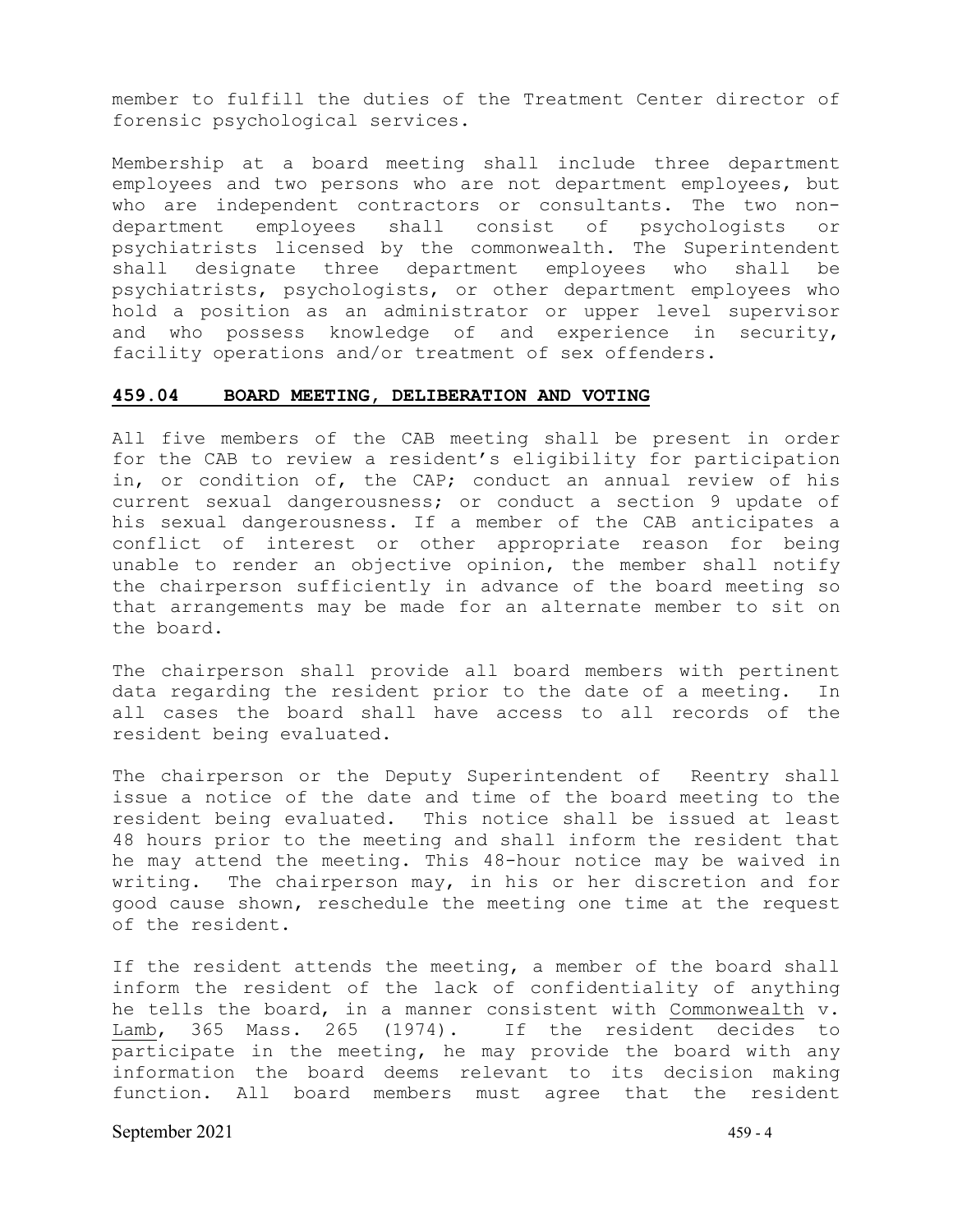understands the Warning of the limits of confidentiality and that the process is voluntary prior to commencing the interview and that the process is voluntary. All CAB reports shall indicate that the resident understood the Warning of Confidentiality.

The board may also ask the resident questions. The resident may decline to answer any question and may terminate the interview with the board at any time.

The chairperson shall permit a resident to tape record his board meeting if the resident agrees to follow the procedures and conditions mandated by the Treatment Center's written Audio Taping Procedure approved by the Superintendent.

The chairperson presiding over the board meeting in his or her discretion may permit persons in addition to the members of the CAB and the resident to be present during the meeting of the CAB. Such persons may provide the board with any information relevant to the board's decision-making function. Only the CAB members shall be present during the deliberation and voting. All determinations shall be by simple majority vote.

Members of the CAB may not abstain from a vote. Once a vote is taken, board members may not, at any time or for any reason, change their votes. Prior to voting, at the request of a member, the chairperson in his or her discretion may recess the CAB meting to provide the members additional time to consider their votes or to obtain additional information to assist the<br>members in making their votes. Should information be received Should information be received immediately following the CAB meeting that the Superintendent has determined is of a crucial nature, then the Superintendent shall instruct the CAB chairperson to reconvene the CAB in order to review the information. If necessary, another vote shall be taken.

### **459.05 REPORTING**

The chairperson presiding over a meeting of the CAB will assign responsibility for writing annual reports, annual reports and section 9 updates, and CAP reports. The numerical vote of the board will be included on the first page of all board reports as well as the names of the board members present at the meeting; their academic and professional credentials, if applicable; and their department title, if applicable (e.g., John Smith, Ph.D., Mary Jones, M.D., Jane Doe, etc.). The first page of each board report shall also include the resident's name, date of birth, commitment #, date of SDP commitment, criminal sentence,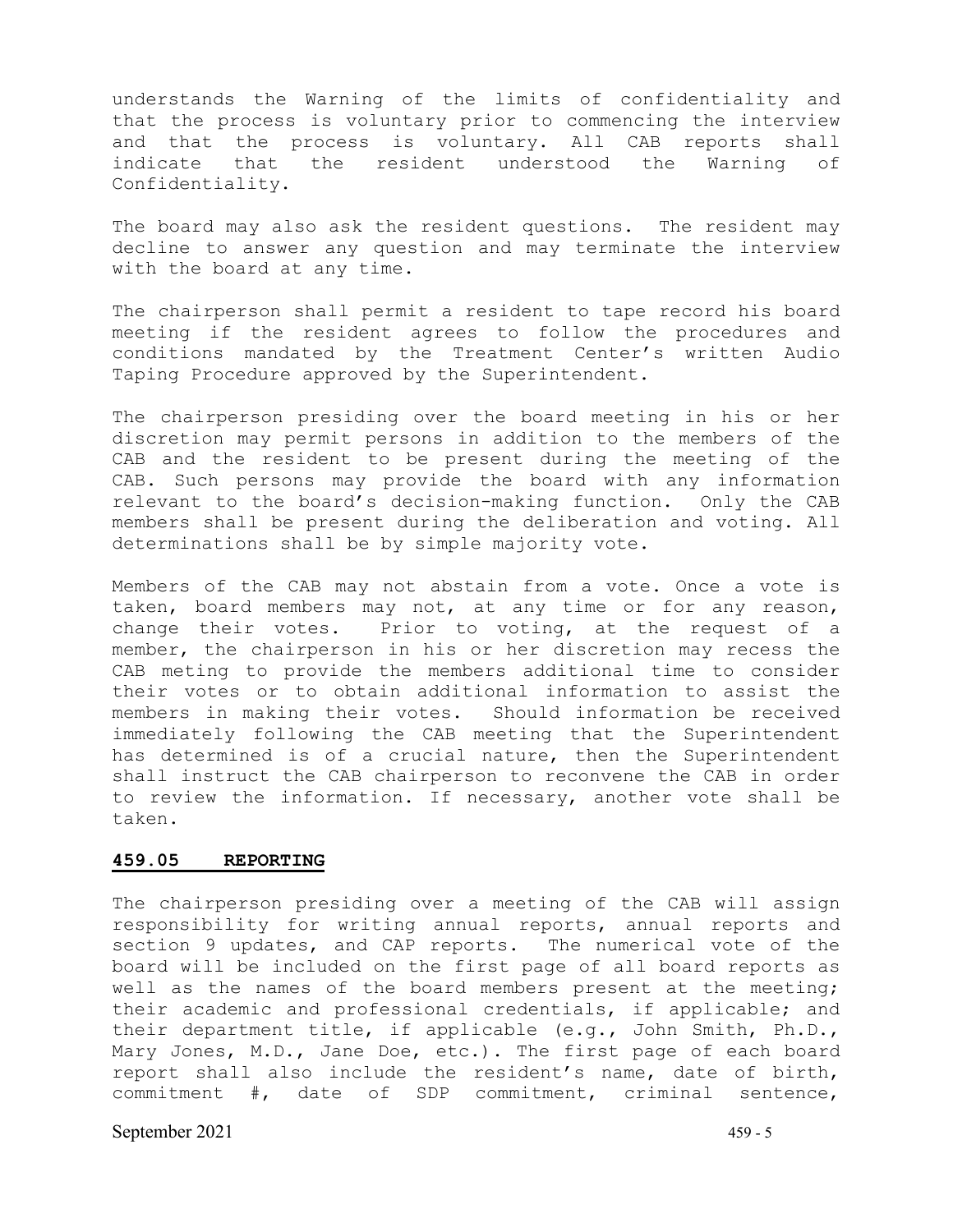sentence effective date, parole eligibility, maximum date, status, date of review, date of last review, staff members and observers present at the meeting, including their professional credentials, if applicable.

In the event of a unanimous decision, the chairperson presiding over a meeting of the CAB shall assign to any one of the<br>professional board members sitting in the meeting the professional board members sitting in the meeting responsibility of writing the annual report or CAP report on behalf of the board. All reports shall be signed only by their author, but shall include all significant facts considered by all the board members during their deliberations and in their ultimate decision.

In the event of a non-unanimous decision, the board shall issue majority and minority reports. The chairperson shall assign a professional board member to write the majority report and a professional board member who voted in accordance with the minority to write that report. If the minority does not include a professional board member, the chairperson shall assign the minority report to one of the Superintendent's designees who were present at the meeting. Minority and majority reports shall be signed by their respective authors, and shall include reasons for disagreement with the opposing opinion.

All reports must be submitted to the chairperson for review within thirty calendar days after the board meeting unless a shorter or longer time is established by the CAB Chairperson or court order. Prior to submitting CAB reports to the chairperson, all reports authored by board members who are not department employees shall be reviewed by the director of the contracting agency in order to assure compliance with relevant statutes, regulations, policies, and/or guidelines. Board members will be<br>responsible for reviewing each report. The chairperson or responsible for reviewing each report. designee shall review each report to ensure that it reflects the major findings and conclusions of the board members and may request modification of any report in order to meet the required guidelines and standards. Such requests shall be made within seven calendar days of the chairperson's receipt of the report and such modification shall be made within seven calendar days of the chairperson's request.

### **459.06 RECORDS KEEPING**

Only the reports of the board as outlined in section 5 of this policy shall be included in the residents' treatment files.